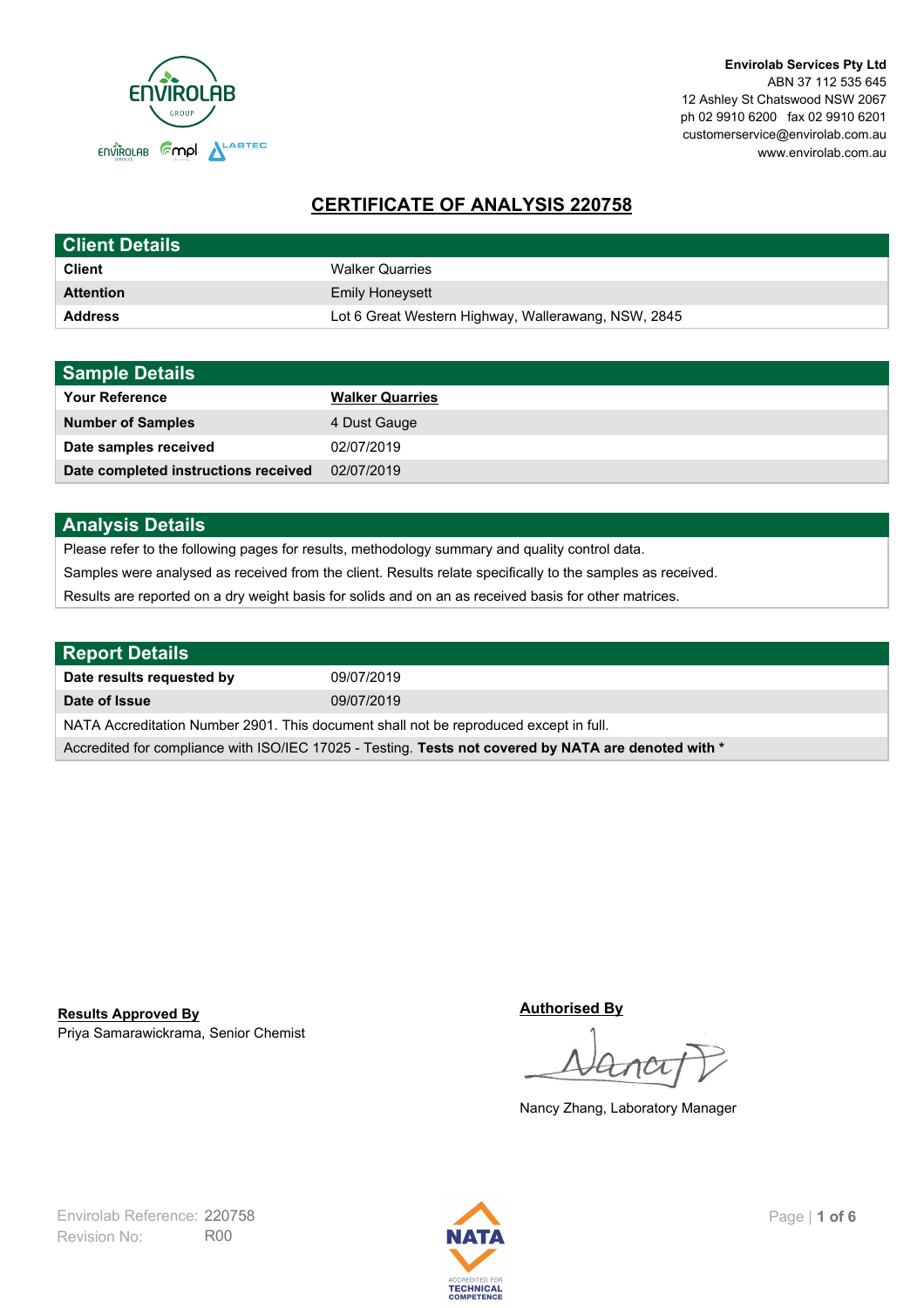| Dust Deposition AS 3580.10.1 |                          |                       |                       |                       |                       |
|------------------------------|--------------------------|-----------------------|-----------------------|-----------------------|-----------------------|
| <b>Our Reference</b>         |                          | 220758-1              | 220758-2              | 220758-3              | 220758-4              |
| <b>Your Reference</b>        | <b>UNITS</b>             | DG <sub>1</sub>       | DG <sub>2</sub>       | DG <sub>3</sub>       | DG4                   |
| Date Sampled                 |                          | 03/06/19-<br>01/07/19 | 03/06/19-<br>01/07/19 | 03/06/19-<br>01/07/19 | 03/06/19-<br>01/07/19 |
| Type of sample               |                          | <b>Dust Gauge</b>     | <b>Dust Gauge</b>     | <b>Dust Gauge</b>     | Dust Gauge            |
| Date Extracted               | $\overline{\phantom{a}}$ | 05/07/2019            | 05/07/2019            | 05/07/2019            | 05/07/2019            |
| Date analysed                | -                        | 09/07/2019            | 09/07/2019            | 09/07/2019            | 09/07/2019            |
| Dust Gauge Start Date        | --                       | 03/06/2019            | 03/06/2019            | 03/06/2019            | 03/06/2019            |
| Dust Gauge End Date          | $\overline{\phantom{a}}$ | 01/07/2019            | 01/07/2019            | 01/07/2019            | 01/07/2019            |
| Dust - No. of Days Collected | $\overline{\phantom{m}}$ | 29                    | 29                    | 29                    | 29                    |
| Insoluble Solids             | g/m <sup>2</sup> /month  | 0.4                   | 0.9                   | 1.1                   | 0.8                   |
| Combustible Matter           | g/m <sup>2</sup> /month  | 0.3                   | 0.4                   | 0.2                   | 0.3                   |
| Ash                          | g/m <sup>2</sup> /month  | 0.2                   | 0.5                   | 0.9                   | 0.5                   |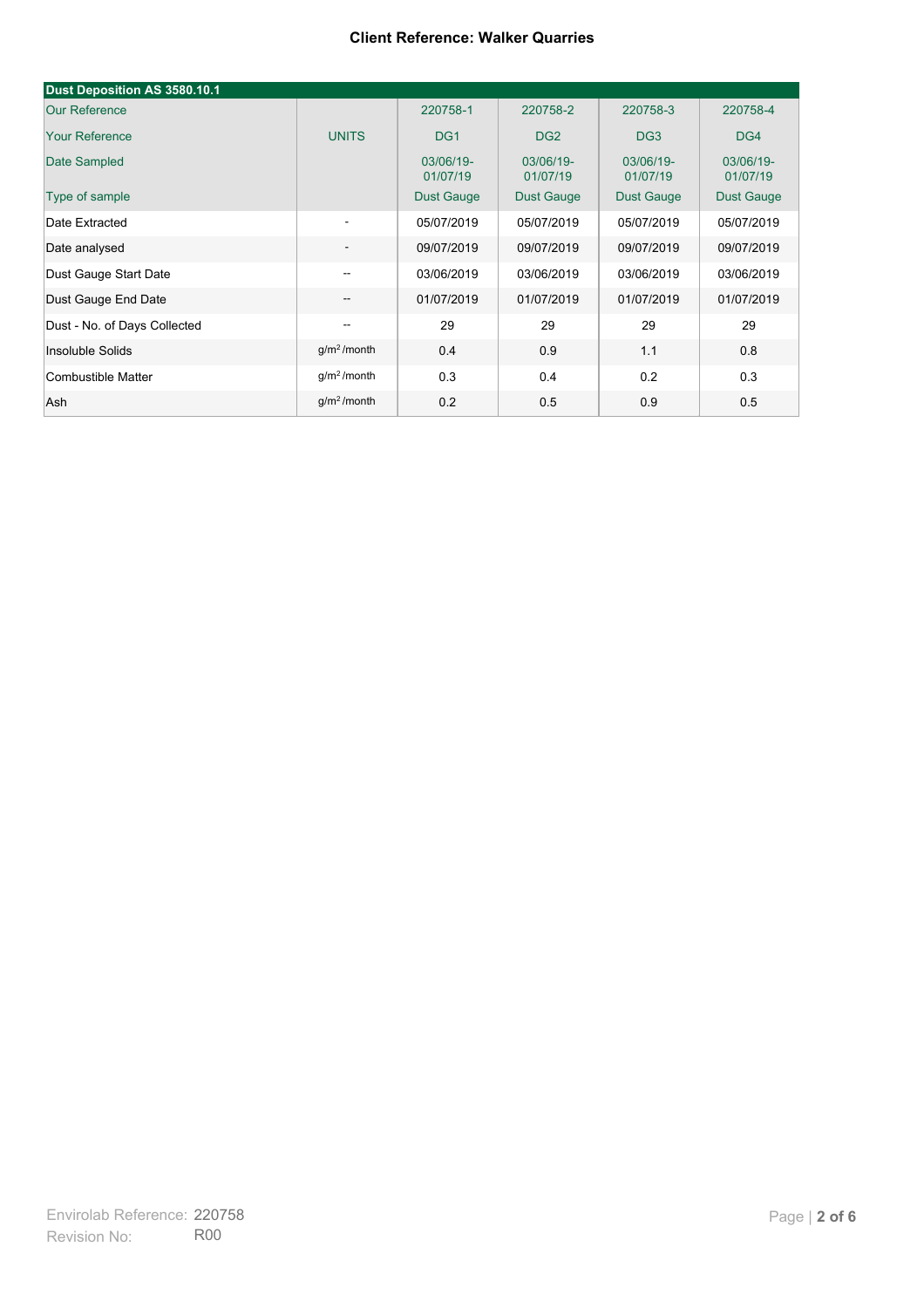| <b>Method ID</b> | <b>Methodology Summary</b>                               |
|------------------|----------------------------------------------------------|
| AS 3580.10.1     | Analysis of dust gauges by AS 3580.10.1 (analysis only). |

F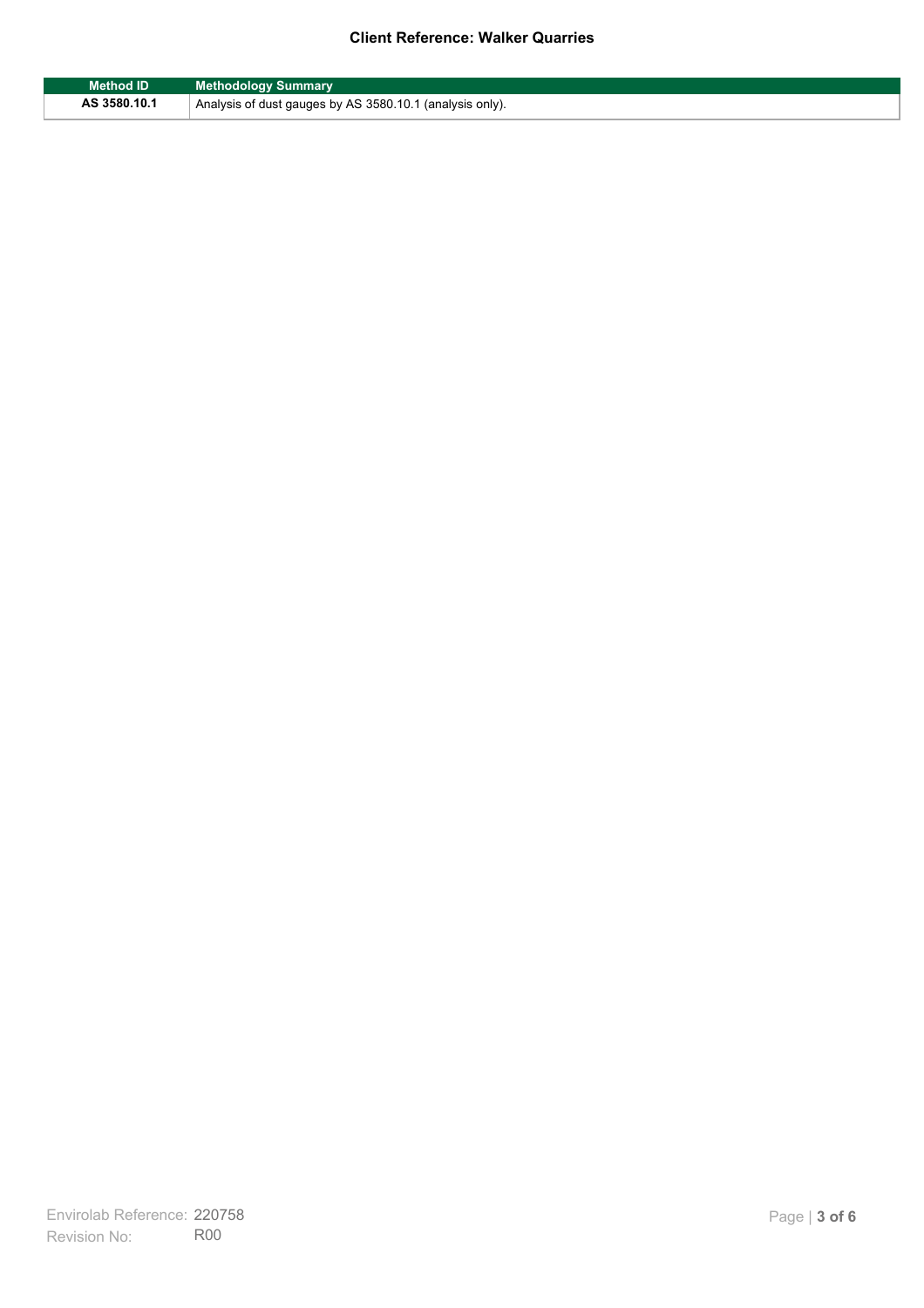| <b>QUALITY CONTROL: Dust Deposition AS 3580.10.1</b> |                          |     |              |              | <b>Duplicate</b> |             |            | Spike Recovery % |            |           |
|------------------------------------------------------|--------------------------|-----|--------------|--------------|------------------|-------------|------------|------------------|------------|-----------|
| <b>Test Description</b>                              | <b>Units</b>             | PQL | Method       | <b>Blank</b> | #                | <b>Base</b> | Dup.       | <b>RPD</b>       | [NT]       | [NT]      |
| Date Extracted                                       |                          |     |              | 05/07/2019   |                  | <b>INT</b>  | <b>INT</b> | <b>NT</b>        | <b>NT</b>  | [NT]      |
| Date analysed                                        | $\overline{\phantom{a}}$ |     |              | 09/07/2019   |                  | [NT]        | [NT]       | [NT]             | [NT]       | [NT]      |
| Insoluble Solids                                     | q/m <sup>2</sup> /month  | 0.1 | AS 3580.10.1 | < 0.1        | <b>INT</b>       | <b>NT</b>   | <b>INT</b> | <b>NT</b>        | <b>NT</b>  | [NT]      |
| Combustible Matter                                   | $q/m^2/m$ onth           | 0.1 | AS 3580.10.1 | < 0.1        | <b>INT</b>       | [NT]        | <b>INT</b> | [NT]             | <b>INT</b> | [NT]      |
| Ash                                                  | $q/m^2$ /month           | 0.1 | AS 3580.10.1 | < 0.1        |                  | <b>INT</b>  | <b>INT</b> | <b>NT</b>        | <b>NT</b>  | <b>NT</b> |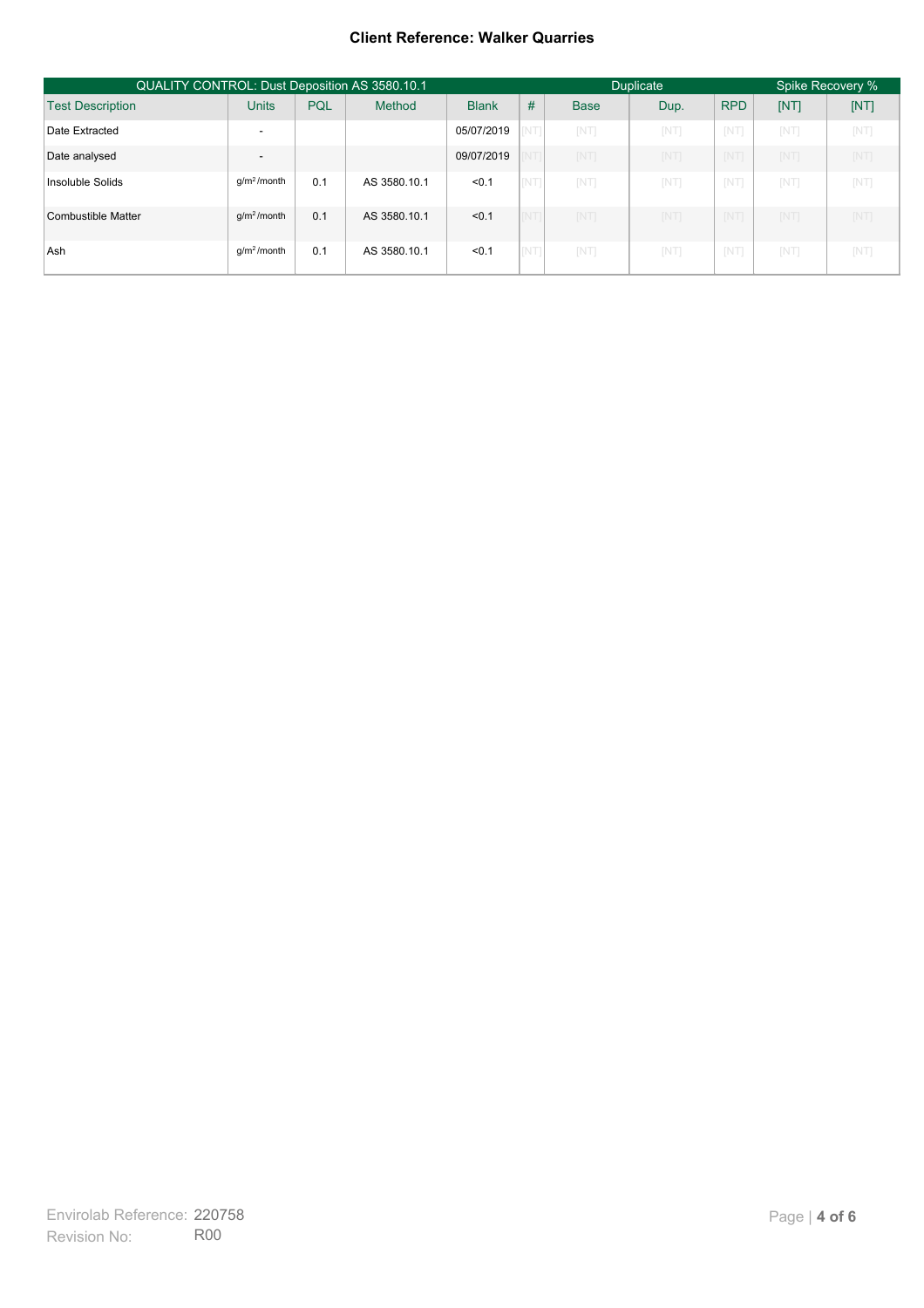| <b>Result Definitions</b> |                                                  |  |  |
|---------------------------|--------------------------------------------------|--|--|
| <b>NT</b>                 | Not tested                                       |  |  |
| <b>NA</b>                 | Test not required                                |  |  |
| <b>INS</b>                | Insufficient sample for this test                |  |  |
| <b>PQL</b>                | <b>Practical Quantitation Limit</b>              |  |  |
| $\prec$                   | Less than                                        |  |  |
| >                         | Greater than                                     |  |  |
| <b>RPD</b>                | <b>Relative Percent Difference</b>               |  |  |
| <b>LCS</b>                | <b>Laboratory Control Sample</b>                 |  |  |
| <b>NS</b>                 | Not specified                                    |  |  |
| <b>NEPM</b>               | <b>National Environmental Protection Measure</b> |  |  |
| <b>NR</b>                 | Not Reported                                     |  |  |

| <b>Quality Control Definitions</b>                                                                                                                                                                                                                      |                                                                                                                                                                                                                                        |  |  |  |  |
|---------------------------------------------------------------------------------------------------------------------------------------------------------------------------------------------------------------------------------------------------------|----------------------------------------------------------------------------------------------------------------------------------------------------------------------------------------------------------------------------------------|--|--|--|--|
| <b>Blank</b>                                                                                                                                                                                                                                            | This is the component of the analytical signal which is not derived from the sample but from reagents,<br>glassware etc, can be determined by processing solvents and reagents in exactly the same manner as for<br>samples.           |  |  |  |  |
| <b>Duplicate</b>                                                                                                                                                                                                                                        | This is the complete duplicate analysis of a sample from the process batch. If possible, the sample selected<br>should be one where the analyte concentration is easily measurable.                                                    |  |  |  |  |
| <b>Matrix Spike</b>                                                                                                                                                                                                                                     | A portion of the sample is spiked with a known concentration of target analyte. The purpose of the matrix spike<br>is to monitor the performance of the analytical method used and to determine whether matrix interferences<br>exist. |  |  |  |  |
| <b>LCS (Laboratory</b><br><b>Control Sample)</b>                                                                                                                                                                                                        | This comprises either a standard reference material or a control matrix (such as a blank sand or water) fortified<br>with analytes representative of the analyte class. It is simply a check sample.                                   |  |  |  |  |
| <b>Surrogate Spike</b>                                                                                                                                                                                                                                  | Surrogates are known additions to each sample, blank, matrix spike and LCS in a batch, of compounds which<br>are similar to the analyte of interest, however are not expected to be found in real samples.                             |  |  |  |  |
| Australian Drinking Water Guidelines recommend that Thermotolerant Coliform, Faecal Enterococci, & E.Coli levels are less than<br>1cfu/100mL. The recommended maximums are taken from "Australian Drinking Water Guidelines", published by NHMRC & ARMC |                                                                                                                                                                                                                                        |  |  |  |  |

2011.